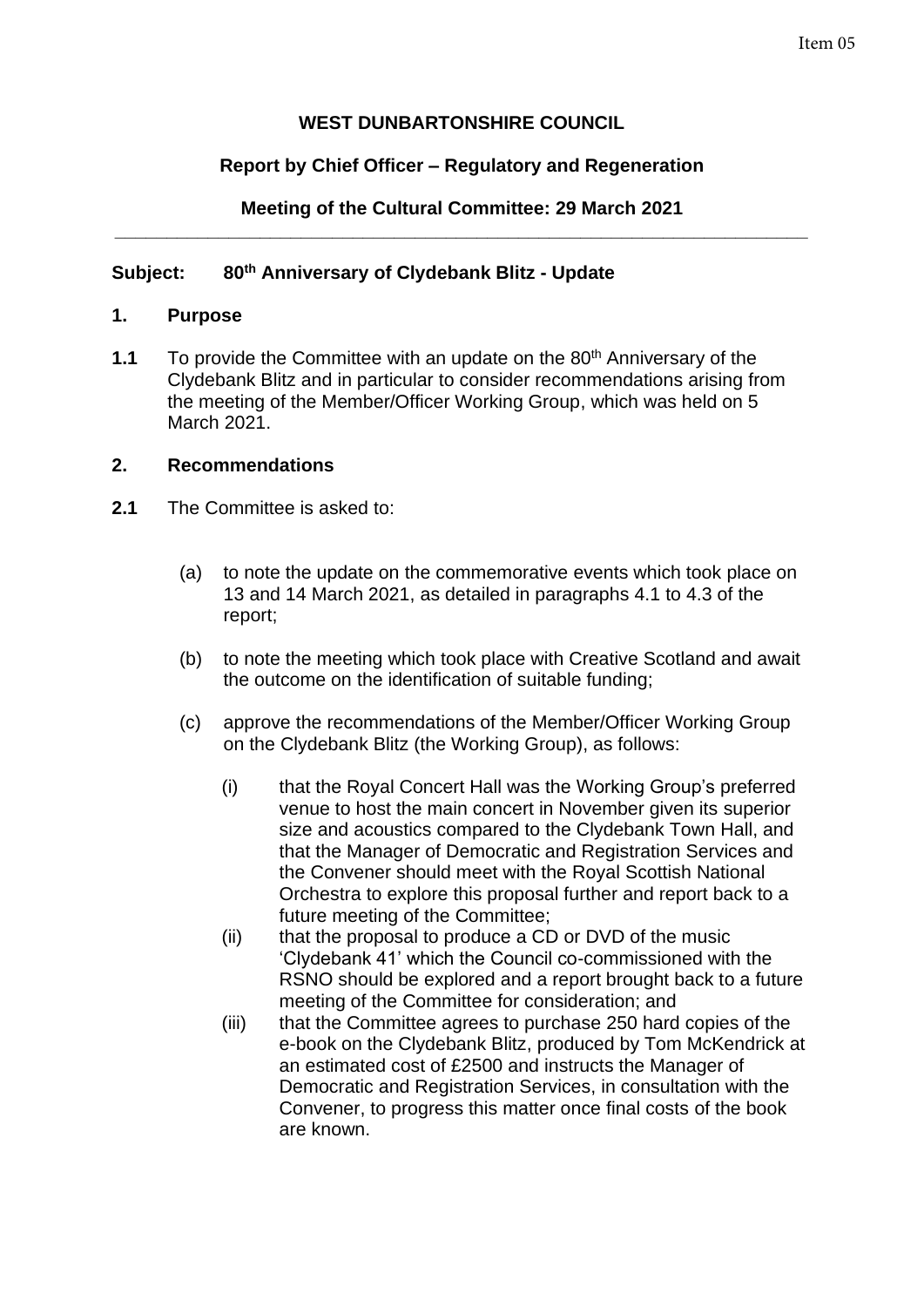## **3. Background**

**3.1** The Working Group met on 5 March 2021 to finalise plans for Saturday, 13 March 2021 and to consider other proposals to commemorate the 80<sup>th</sup> Anniversary of the Clydebank Blitz as outlined in the main issues section of this report.

## **4. Main Issues**

- **4.1** The Committee is asked to note that Provost William Hendrie unveiled the new commemorative plaque at Solidarity Plaza on Saturday 13th March 2021, after laying wreaths at Old Dalnottar Cemetery, Graham Avenue Memorial and the Polish Memorial in Solidarity Plaza. Provost Hendrie was accompanied by Bailie Agnew and Gil Paterson, MSP.
- **4.2** On Sunday 14th March 2021, the Royal Scottish National Orchestra (RSNO) published a short film on its YouTube channel, which included the recording of the piece of music entitled 'Clydebank 41' which the Council and the RSNO had co-commissioned in commemoration of the 80th Anniversary of the Clydebank Blitz.
- **4.3** It should also be noted that that the proposed Commemorative Booklet on the Clydebank Blitz, which contained contributions from 20 Elected Members, the First Minister, the Presiding Officer of the Scottish Parliament, the Polish Consul General, Lord Lieutenant and local MSPs and MP have now been printed and arrangements have been made to circulate copies of the booklet to all contributors. Copies will be passed to all schools and libraries in West Dunbartonshire. It was also suggested by the Working Group that copies be passed to the National Library for Scotland and the British Library.
- **4.4** The Committee is also asked to note that a meeting has taken place with Bailie Agnew, Martin Docherty-Hughes, MP., the Manager of Democratic and Registration Services and senior officials from Creative Scotland to discuss joint funding for the Clydebank Blitz anniversary events and that the said manager had now sent details of the various activities and estimated costs to Creative Scotland to enable them to identify any appropriate sources of funding for the event commemorations.
- **4.5** The Working Group received a brief presentation from Mr Tom McKendrick, local artist, on his new book on the Clydebank Blitz which depicted the story of the Clydebank Blitz in graphic detail. Although the printing costs of the book were not known, the Working Group were of the view that the Council should purchase a limited number of copies (250) to commemorate the 80<sup>th</sup> Anniversary. It is estimated that this may cost approximately £2500. The Committee is therefore invited to consider this proposal.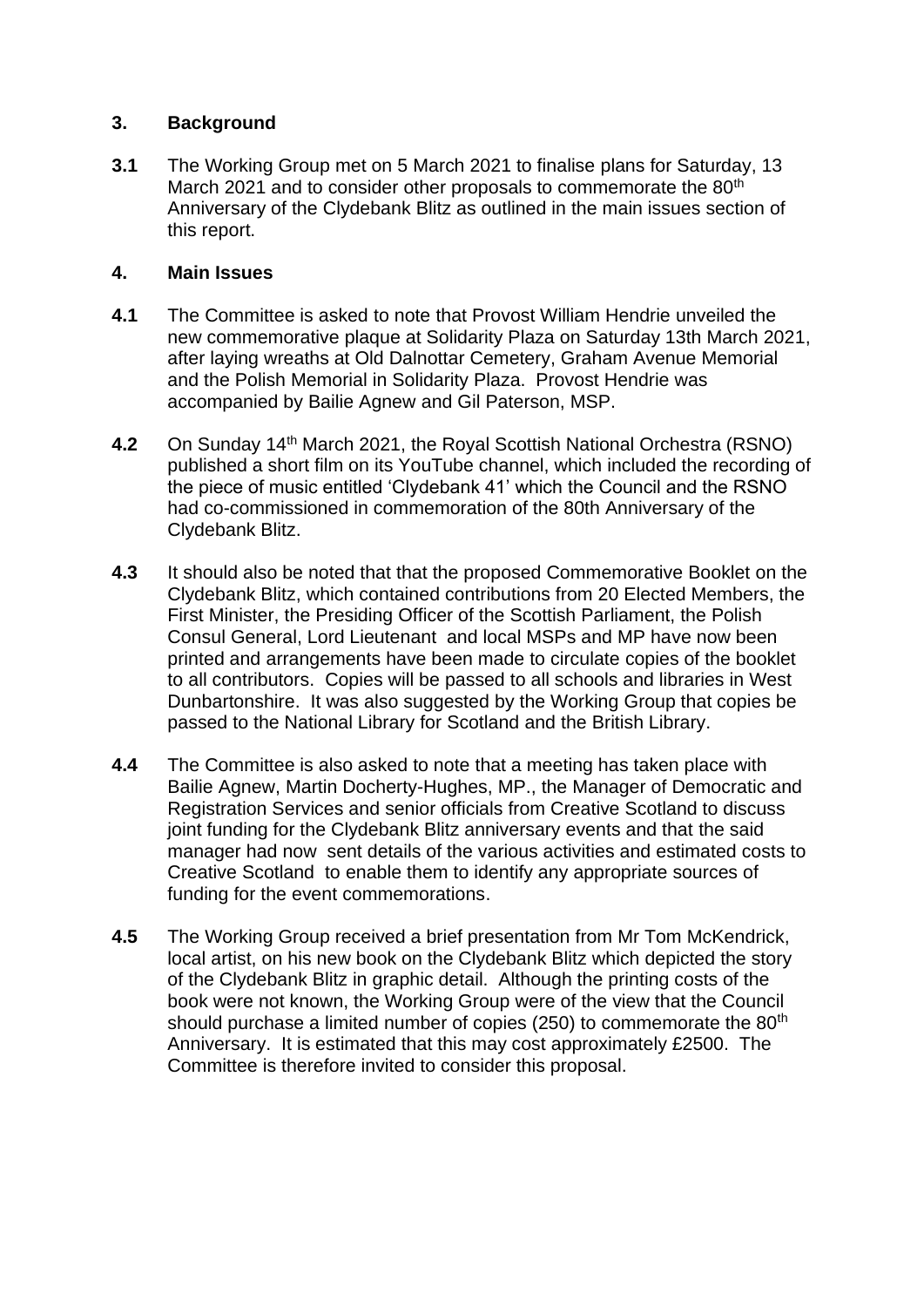**4.6** The Working Group also considered the proposed location for the live events in November 2021 and came to the view that the Royal Concert Hall in Glasgow may be better in terms of both size and acoustics. It was also suggested that the Council could produce a recording of the music on CD or DVD and that this should be explored. It is therefore recommended that the Manager of Democratic and Registration Services and the Convener should meet with the RSNO to explore these proposals.

## **5. People Implications**

**5.1** There are no people implications arising from the content of this report.

## **6. Financial and Procurement Implications**

- **6.1** At its meeting in January, the Committee noted that a total of £23,523 was available from the 2019/20 earmarked budget and the sum of £25,000 was available from the 2020/21 Cultural fund, resulting in a total of £48,523.
- **6.2** The Committee has already committed £10,000 towards the costs of silver commemorative medals and £11,750 towards the cost of the granite memorial which was recently unveiled by Provost Hendrie. This left a balance of £26,773 available.
- **6.3** The Committee also agreed to approve up to a maximum of £21,550 for the RSNO film and music and also that a booklet be produced up to a maximum cost of £1,999. The final cost of the commemorative booklet was £1,027 but the final cost of the RSNO film and music have still to be received. It is now clear that the medals will not be paid for until the next financial year and therefore monies need to be earmarked from this year's budget to cover that cost.
- **6.4** It is now proposed that 250 books be purchased at a cost of approximately £2500 which means there will be a balance of funds left unspent at the year end. The Committee has already agreed at its meeting in in January 2021, that any unspent balances form the current financial year be earmarked for expenditure relating to the 80<sup>th</sup> Anniversary which will be incurred in 2021/22 i.e. cost of live concerts, hospitality, etc. This might also include any costs associated with the production of recordings of the 'Clydebank 41' music, if agreed by Committee.

#### **7. Risk Analysis**

**7.1** There are no risks arising from the recommendations of this report.

# **8. Equalities Impact Assessment (EIA)**

**8.1** There are no impacts on any equality groups arising from the recommendations of this report.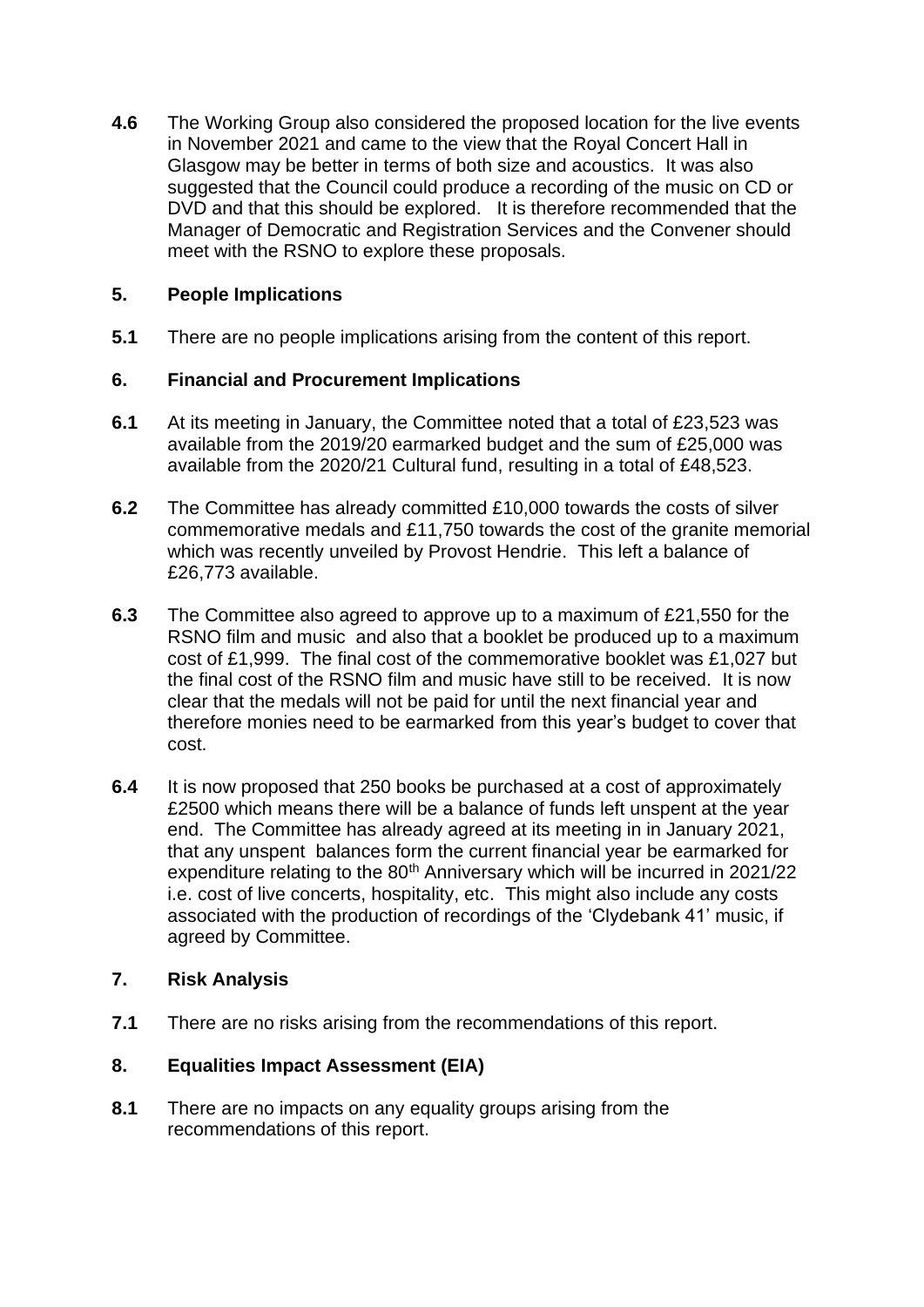#### **9. Consultation**

**9.1** Officers from Legal and Finance Services have been consulted on the contents of this report.

# **10. Strategic Assessment**

**10.1** The involvement of local churches and communities is an important element of the Clydebank Blitz commemorations which fits well with the Council's strategy on community involvement and engagement.

| Name:              | <b>Peter Hessett</b>                               |
|--------------------|----------------------------------------------------|
| <b>Designation</b> | <b>Chief Officer - Regulatory and Regeneration</b> |
| Date:              | <b>19 March 2021</b>                               |